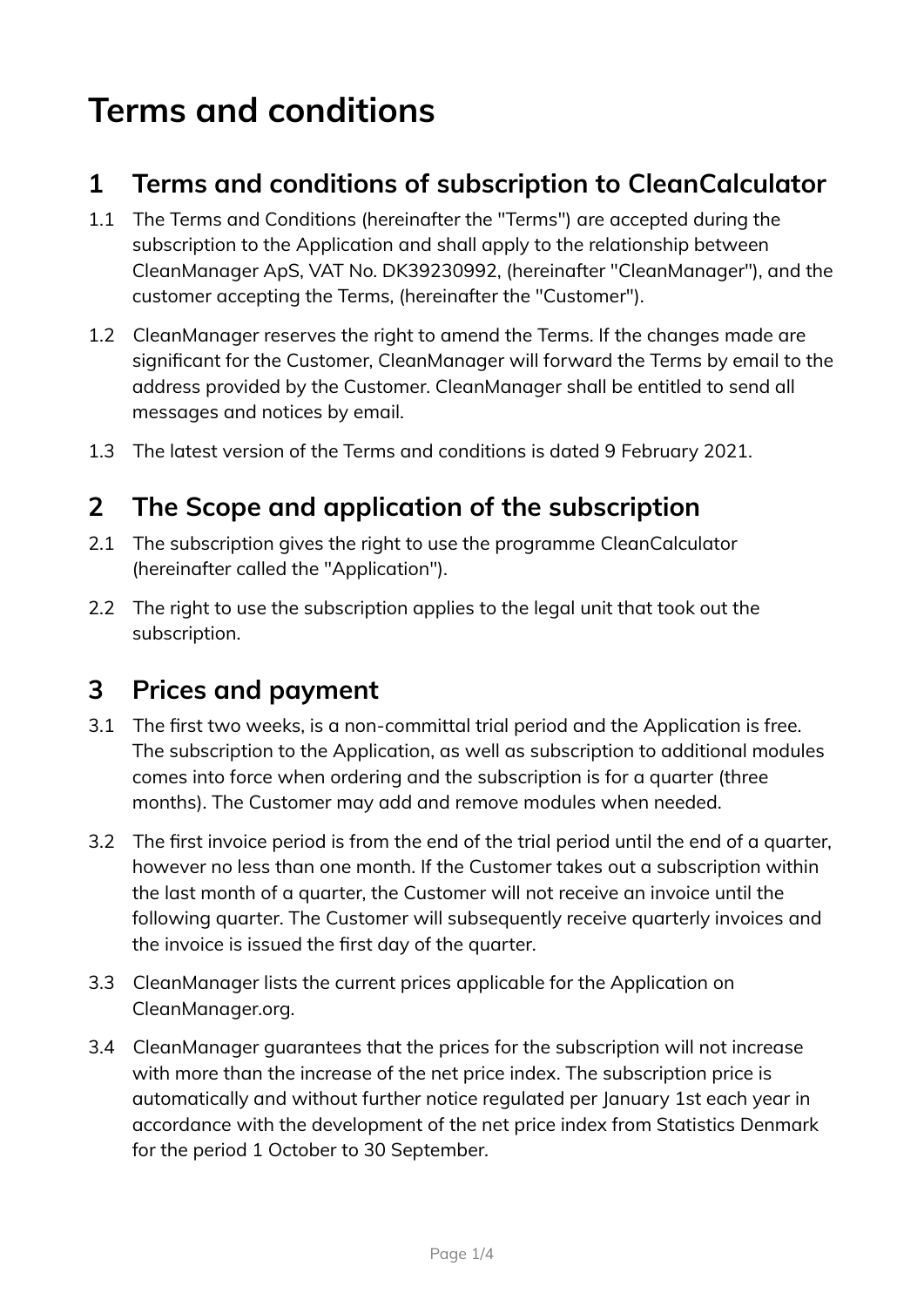#### **Payment terms and invoicing**

- 3.5 The payment terms are net 8 days from the invoice date.
- 3.6 If the Customer has not paid for the subscription in due time, CleanManager will send a reminder without additional charges 7 days after the due date of the invoice. If the Customer still does not pay for the subscription, CleanManager will send a second reminder 10 days later with a reminder fee of EUR 10.
- 3.7 If CleanManager has not received payment within 7 days after the second reminder, CleanManager will block the access to the Application and CleanManager reserves the right to terminate the contract. CleanManager will reopen access to the Application once CleanManager receives the payment, unless CleanManager has terminated the contract prior to this.
- 3.8 The Customer accepts that CleanManager sends invoices and reminders by email to the address provided by the Customer.

#### **4 Updates**

- 4.1 CleanManager is entitled to make changes to and improvements of the Application.
- 4.2 In order to provide the best possible service it is necessary to periodically develop/replace technical equipment and update software etc. In this connection, CleanManager may have to interrupt access temporarily to the Application. CleanManager will primarily schedule such interruptions between 21.00 and 6.00 CET. If it is necessary to interrupt access to the Application outside this period of time, CleanManager will give prior notice.
- 4.3 CleanManager shall not be liable for interruptions between 21.00 and 06.00 CET. Nor shall CleanManager be liable for interruptions outside this period, if the interruptions have been duly notified.

## **5 Complaints**

5.1 If customers experience problems with the functions of the Application, the customer should contact support@cleancalculator.org.

#### **6 Period of commitment and termination**

6.1 The contract shall automatically continue the following quarter, unless it is terminated with one month's notice to the end of an invoicing period. Notice of termination of subscription to the Application shall be in writing to CleanManager via email to support@cleancalculator.org and inform CleanManager that the Customer wishes to terminate the subscription. In this connection, the Customer shall inform CleanManager of the company name, customer number and username. The Customer may terminate (cancel) additional modules via the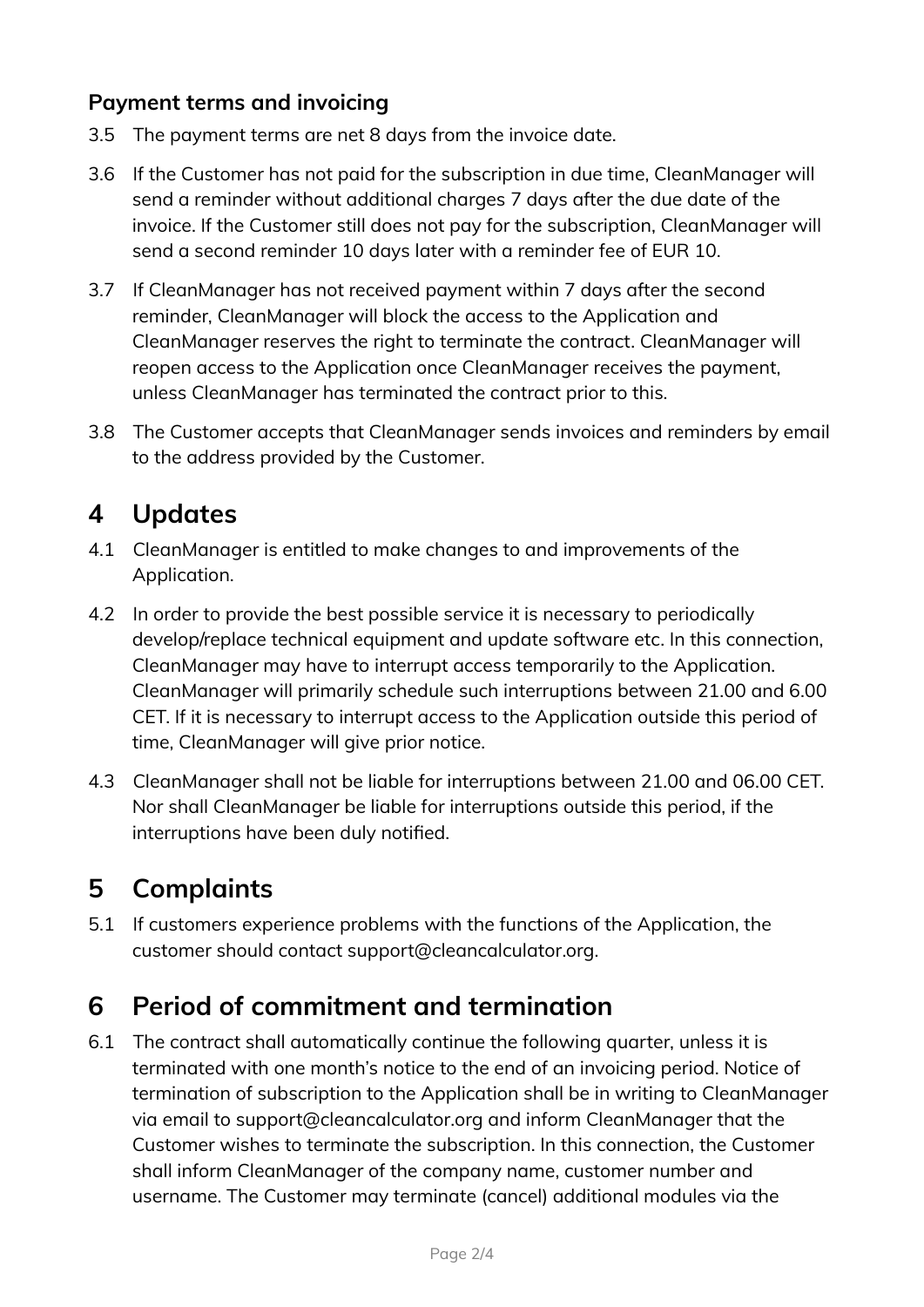Application.

- 6.2 If the Customer uses the Application contrary to the contract, including the Terms, or otherwise which is considered unlawful, CleanManager shall be entitled to terminate the contract without further notice.
- 6.3 The Customer owns and may freely dispose of the data of the Application. If the subscription is terminated, the Customer may receive all records, data etc. in a format specified by CleanManager.
- 6.4 The Customer's data shall be deleted in accordance with the Standard Contractual Clauses (see clause 9).

# **7 Liability**

- 7.1 The provisions below applies unless otherwise implied in mandatory legislation.
- 7.2 CleanManager cannot be held liable for loss due to ordinary negligence.
- 7.3 CleanManager shall not be liable for any third party solutions that are available and/or interact with the Application. CleanManager may therefore not be held liable for the correctness, completeness and quality of the information or the results obtained through these third party solutions. CleanManager shall not be liable for the accessibility, security and functionality of third party solutions, including possible damages and/or loss caused by third party solutions.
- 7.4 CleanManager shall not be liable for any operation loss, consequential loss or other indirect loss. In Terms of money, CleanManager shall not be liable for more than the amount corresponding to the Customer's payment over 12 months prior to the actionable matter, however no more than EUR 1500.

# **8 Rights**

- 8.1 All rights to the Application, including design, contents and sub-components such as layout, text, graphic, photos and pictures belong to the company CleanManager and may not be copied without prior written consent from CleanManager.
- 8.2 Individually created programs also belongs to CleanManager, unless otherwise specifically agreed in writing.
- 8.3 CleanManager shall be entitled to transfer the rights and obligations pursuant to this contract to a company controlled by CleanManager or an affiliated company. Apart from this, the rights and obligations may not be transferred to third party without prior written consent from the other party.

# **9 Confidentiality and data security**

9.1 CleanManager attaches great importance to data security in connection with the